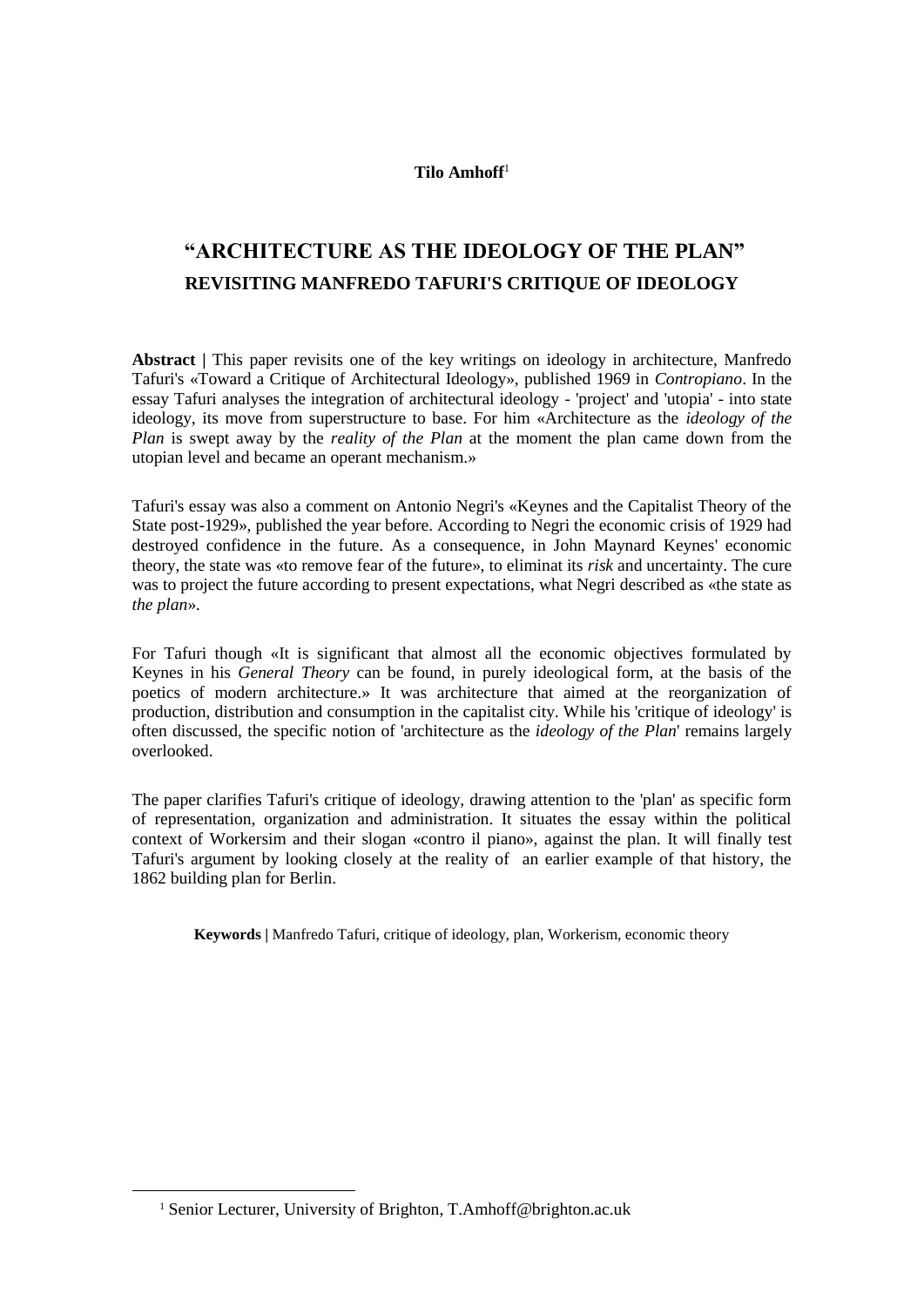# **1. INTRODUCTION**

This paper revisits Manfredo Tafuri's critique of architectural ideology as the ideology of the plan. It is part of my PhD research into the notion of the plan in the German-speaking world in the late-nineteenth and early-twenties-century. [1] My research investigates the plan as a specific medium and cultural technique that established a unique way of administrating various entities; such as the city, the factory and the society.

#### **1.1. Aims and objectives**

Much has been said about Tafuri's critique of ideology before. There are two main readings, one through Fredric Jameson's critique of Tafuri and the other through Italian workerism. While the first, more theoretical, places Tafuri's position within a wider discussion of ideology, the second, more political, understands his early writings more specifically within its historical context. I have found the second more useful.

The aim of the paper is not to go through these readings again but to highlight one key aspect: the plan. While Tafuri's critique of ideology has been widely discussed, his specific notion of 'architecture as the *ideology of the Plan*' remains often unnoticed. It was only Gail Day who recently described Tafuri as «workerist historian and theorist of the Metropolis and the Plan.» She argues that «it is the notion of the 'Plan' – central to Tafuri's writing throughout the 1970s – that best situates Tafuri's argument within the workerist political frame.» [2] Correspondingly it could be argued that it is the workerist political frame that best allows us to understand Tafuri's argument in that period. The paper aims to clarify Tafuri's critique of ideology, by drawing attention to the plan as specific form of representation, organization and administration. It consequently situates the essay within the political context of Italian workerism and their slogan «contro il piano», against the plan.

#### **1.2. Contropiano: Materiali marxisti**

This paper is based on the reading of one of the key writings on ideology in architecture, Manfredo Tafuri's *Architecture and Utopia* (1973). [3] The book is a combination and extension of two earlier articles, published in the Italian journal *Contropiano: Materiali marxisti* edited by Alberto Asor Rosa and Massimo Cacciari. The first, Tafuri's seminal «Toward a Critique of Architectural Ideology», was published in 1969. [4] Parts of the second article, «Intellectual Work and Capitalist Development», published in a later issues of the same journal, formed the chapter of the book on ideology and utopia. [5] It were only the last two chapters, reflecting on the contemporary situation, that were specifically written for the book. [6]

The articles were published in a magazine that already had the 'plan' in the title. «*Contropiano* combines 'piano', referring to an architectural or urban plan and to the plan of future action, while 'contro' implies movement against the plan.» [7] According to Day «*Contropianio*'s editors were against capitalism's 'Plan', but now understood their political task to be the construction of an alternative or counter-plan.» [8] Asor Rosa described the two lines of research of the journal as «the analysis of the questions to do with class struggle, (...), and on the other hand, the analysis of the ideal and cultural superstructures of capitalist mass society.» [9] He also states a strong interest of the journal in the subject of intellectual work.

#### **2. ARCHITECTURAL IDEOLOGY AND CAPITALIST DEVELOPEMENT**

Tafuri's writings confront the subject of architectural ideology and specifically investigate the relationship between architectural and capitalist ideology, between intellectual work and capitalist development. [10] For him ideology is being produced by intellectual work. Tafuri critiques the architectural ideology of the modern movement as an ideological instrument of capital. He identifies three phases: first the formation of urban ideology, second the transference of ideological projects from the artistic to the architectural avant-gardes for their concrete realization, and third the formation of architectural ideology as the '*ideology of the Plan*'.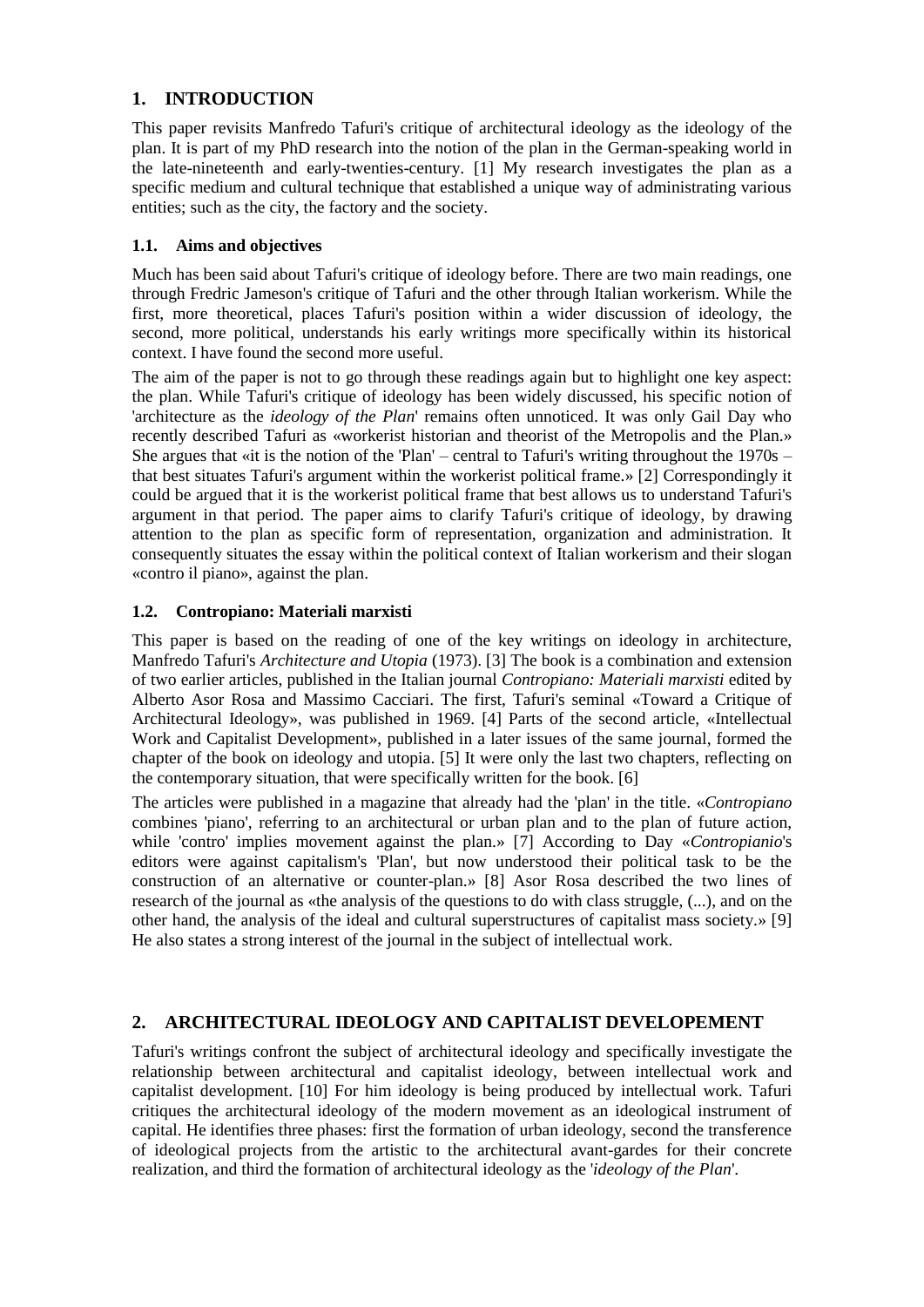# **3. DIFFERENT NOTIONS OF THE PLAN**

The paper will draw out the distinct notions of the plan related to each of these phases, of which the most important distinction is between the plan for the reform of the city and the plan for the reorganization of production. It will describe their specificity, their relation and the movement between them.

## **3.1. Plan for the reform of the city**

The first notion of the plan in Tafuri's book is that of a drawing according to which a city should be built. This notion was drawn from Marc-Antoine Laugier's *Observations sur l'architecture* (1765), in which the French enlightenment thinker, among other things, formulated his theories of the design of the city. According to Tafuri these theories in turn might have been modelled on Pier Patte's «Partie du plan general de Paris», a plan that brought together all the projects of the competition for the design of a new royal square for a statue of Louis XV and various other proposals for the embellishment of Paris. The drawing was first published in Pierre Patte's *Monuments érigés à la gloire de Louis XV* (1765). Beyond Patte's plan of Paris (1765), Tafuri refers to L'Enfant's plan for Washington (1791), the Napoleonic plan for Milan (1807), Le Corbusier's *Plan Voisin* for Paris (1925), Cornelis van Esteren's plan for Amsterdam (1929), and most prominently Le Corbusier's *Plan Obus* for Algiers (1932).

## *3.1.1. The urban ideology as veil*

With the first notion of the plan comes also the first notion of ideology. Laugier's theory of the city as a forest, according to Tafuri, was an attempt to hide rather then to emphasize the actual contradictions of the city. He described the idea as a «sublimation of physiocratic theories». For Tafuri the enlightenment theorist would not interpret the city as a structure that transformed land exploitation, land development, and the form of economic accumulation, but described it as nature. Consequently his theory of the city did not highlight the capitalist exploitation of land in the city, which was in contradiction with the older agricultural exploitation of land, but naturalized it. For Tafuri the actual dichotomy between urban and rural reality would only be covered up by theorizing the city as nature, an example of the abstraction of theory as a veil. That for him established a first ideological role for intellectual work, the artistic activity as an ideological smokescreen. For Tafuri architectural ideology became an ideological instrument of capital by hiding the fundamental contradictions of the capitalist city.

## **3.2. Plan for the reorganization of building production**

The second notion of the plan in Tafuri's book is that of a project for the reorganization of the production, distribution and consumption in the capitalist city. He argues that first as intellectuals and then as civil servants the historical avant-gardes tried to develop techniques to control and direct the structure of capitalist development, to organize the cycle of production in the city. For Tafuri the history of the architectural avant-garde is the history of that project and Ludwig Hilberseimer one of his most explicit examples.

In the book *Grossstadtarchitektur* (1927) Hilberseimer claimed that the lack of a plan is one of the characteristics of capitalism. For him this was represented in the development of the capitalist city, which, according to Hilberseimer, was growing without a plan. He was arguing that the main characteristic of the metropolis was its disorganisation. In contrast to the factory, where the principle of the division of labour organised everything according to plan, the city was very chaotic. Hilberseimer was therefore demanding that the metropolis of the future, in analogy to the factory, had to be organized according to a plan. He was further claiming that the chaos of the present day metropolis could only be confronted with theoretical models. For him the task of the architectural intellectuals was to develop pure principles of building the city. According to Tafuri, Hilberseimer was suggesting that with the new capitalist modes of production the architect as designer of specific objects, as someone who was giving form to the architecture of the city, had become obsolete. Instead the only suitable role for an architect would be that of the organizer of the cycle of production within the city. [11]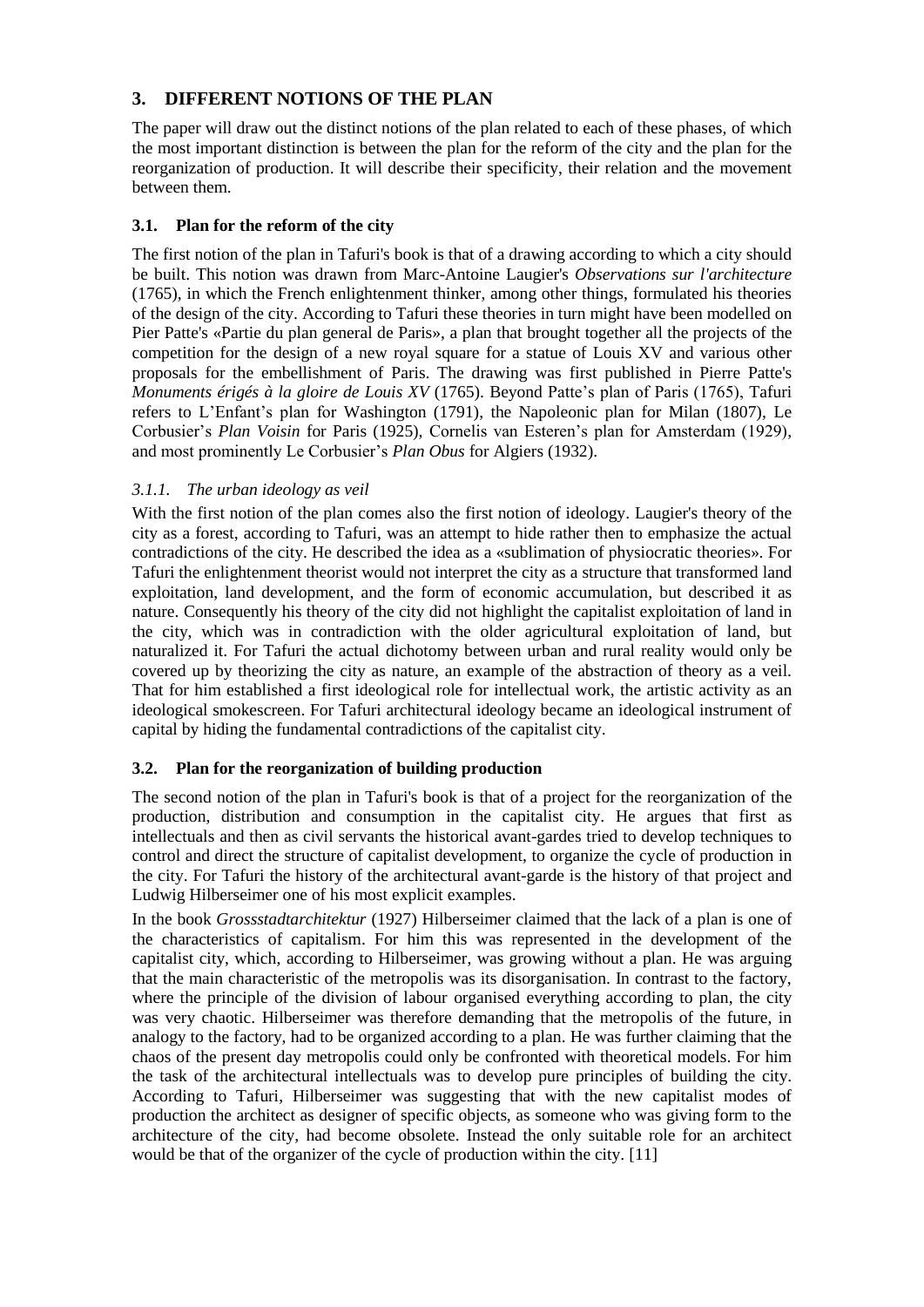#### **3.3. Plan for the reorganization of capitalism**

Tafuri's critique of architectural ideology was part of a wider discussion on the plan as a means for the reorganization of capitalism. This last notion of the plan is not explicit in Tafuri's «Toward a Critique of Architectural Ideology», but becomes clearer in *Architecture and Utopia* (1976). This notion of the plan as a project of development is also something not explicitly referred to but something more implicit in architectural ideology. For Tafuri, it was this inherent utopia of the architectural project, its characteristic to project the future from the present, which was being institutionalized as the plan of development.

In his book Tafuri analyses the integration of this characteristic of architectural ideology, of the project and utopia, into state ideology, its move from superstructure to base. The contemporary example he is referring to is *Progetto 80*, «a report on the economic and urban situation in Italy, and on the possibilities of development by 1980, prepared by a team of economists and town planners in 1968-1969 for the Ministry of Development.» [12] It is this understanding of the plan as political institution, as a plan for capitalist development, that was central to the contemporary class struggle of Italian workers and the political discourse of Italian workerism. We therefore need to understand the particular notions of the plan of some of the protagonists of this political discourse to better understand Tafuri's notion of the *'ideology of the Plan*'.

#### *3.3.1. Tronti's 'plan of capital'*

It can for instance be argued that Tafuri's understanding of the plan is indebted to Mario Tronti's 'plan of capital'. [13] For Tronti the 'plan of capital' was a consequence of the socialization of capital, of social capital. He writes: «True, at this point there is no longer capitalist development without a capitalist plan. But there cannot be a plan of capital without social capital. It is the capitalist society that, by itself, programs its own development. And this is precisely democratic planning.» [14] With the social organization of production and the new form and function of the state in the democratic planning of economy, the 'plan of capital' became the political institution for the self-organization and self-government of capital.

For Tronti the 'plan of capital' came primarily about from the necessity of making the working class function as labour power within social capital. He argued that as a consequence of the expansion of capitalist relations of production from the factory over all of society, that what happened on an individual level, that the worker confronts the capitalist in the factory, was to be replicated on a social level, on the level of class. He writes: «It is an objective requirement of capitalist production, on the level of social capital, to recuperate a real general terrain of the class-struggle. In fact, only through this recuperation can the class-struggle be consciously regulated and organized within the plan of capital.» [15] The 'plan of capital' was to utilize the negativity of the class-struggle of the working class as dynamic force for capitalist development. According to Tronit it was their demands that required constant adjustment of capitalism and hence the capitalist reform of the state.

#### *3.3.2. Negri's 'state as the plan'*

Tafuri's understanding of the plan was also based on his reading of Toni Negri's «Keynes and the Capitalist Theory of the State post-1929», published in the first ever edition of *Contropiano* in 1968. [16] The text was an investigation of the reform of the capitalist state through John Maynard Keynes' *The General Theory of Employment, Interest and Money* (1936). According to Negri the economic crisis of 1929 had «destroyed confidence and certainty in the future, has destroyed capital's fundamental convention that results and consequences must match up the expectations.» [17] As a consequence, in Keynes' economic theory, the state had to take a new role and form. It was «to remove fear of the future», to eliminate its *risk* and uncertainty. The cure for crisis was to project the future according to present expectations, what Negri described as «*the state as planner*, or better still, the state as *the plan*». [18] He writes: «And if the only way to do this is to project the future from within the present, to plan the future according to present expectations, then the state must extend its intervention to take up the role of the planner, and the economic thus becomes incorporated in the juridical.» [19]

Negri further identifies two elements of state intervention in Keynes' theory. The first element is the establishment of a reference point for development, a plan for development. The new role of the state is to eliminate the risk of investment or to reduce it to the convention. For him the state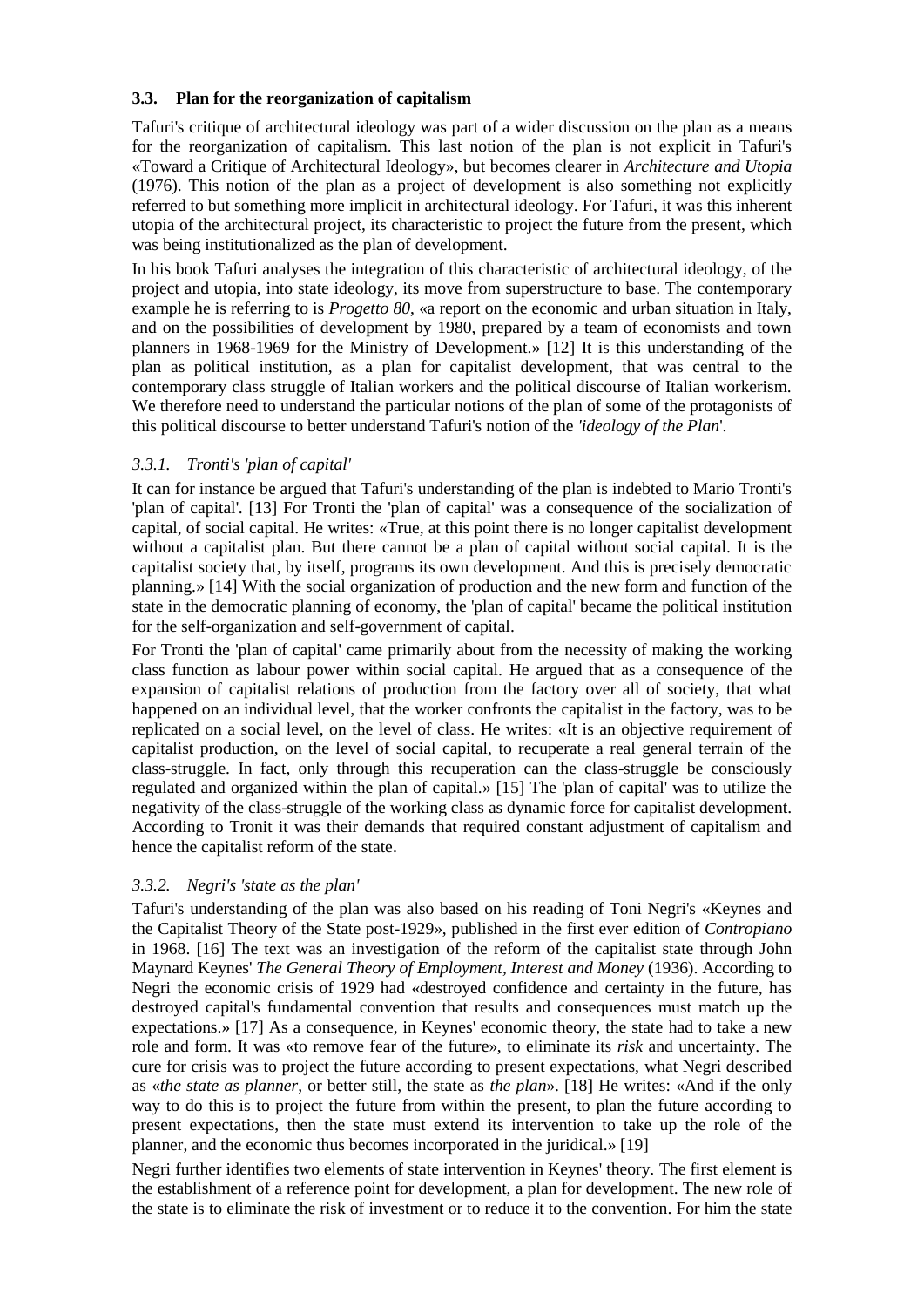must take on the function of guaranteeing the basic convention of economics, the return of investment. He explains that: «In its intervention, the state will act according to a series of norms; it will dictate what is to be. It will not guarantee the certainty of future events, but it will guarantee the certainty of convention; it will seek the certainty of the present projected into the future.» [20] The second element of state intervention goes beyond the first one. Here it is no longer sufficient for the state to guarantee the fundamental economic convention that links present and future, but the state has to become an economic structure itself. The state has to organize investment as exclusive collective representative of 'social capital'. The new form of the state is that of a productive subject, as an administrative centre for all economic activity.

## **4. THE 'IDEOLOGY OF THE PLAN' AS ANTICIPATION**

After that it seems clear that there are at least two main notions of the plan in Tafuri's writings. The first, being the traditional urban plan, probably does not need much further explanation. The second, the plan for the organization of production, seems to be indebted to the political discourse of Italian workerism, specific to its time and in need of some more understanding. It therefore seems useful for future discussions to distinguish between the plan and the Plan, the first being the urban and the second the plan as political institution. The city as the site of the production of the built environment established the relation between the question of the form of the city and the organization of production, between the urban plan and the plan for the organization of capitalist building production.

The urban plan, according to Tafuri, moderated the relation between architecture and the city and therefore linked architecture to the destiny of the city. However, in capitalism the traditional urban plan as the means to determine the urban morphology was no longer sufficient to give form to the chaos of the city. Hence what was required was a different kind of plan, a plan that also organized building production. But the plan for building production could not be realized without the *'state as the plan*', without a 'plan of capital'. Therefore architectural ideology became the 'ideology of the Plan'. It now should be clear that architectural ideology as the *'ideology of the Plan*' refers not to the urban plan but to the economic plan. Form could be given to the city only by the control and organization of production, that means: by the Plan.

For Tafuri the '*ideology of the Plan*' formulated by the architectural and urban theorists of the historical avant-gardes pointed toward a 'plan of capital', toward a plan for the organization of production on the level of social capital, toward a plan of development. That for him established a second ideological role for intellectual work, the artistic activity as ideological anticipation and innovation of capitalist ideology. For Tafuri architectural ideology became an ideological instrument of capital by theorizing and demanding a role for the state in the control of capital.

#### **5. CONCLUSION**

For Tafuri «It is significant that almost all the economic objectives formulated by Keynes in his *General Theory* can be found, in purely ideological form, at the basis of the poetics of modern architecture.» For him it was the ideology of the historical avant-gardes, the *'ideology of the Plan*' that first aimed at the reorganization of production, distribution and consumption of the capitalist city. Following Negri's interpretation, for Tafuri the foundation of Keynesian interventionism was the same as that of the poetics of modern architecture. «To free oneself from the fear of the future by eyeing the future as present.» [21]

#### **5.1. From subject to object of Plan**

For Tafuri, the paradox and tragedy of the *'ideology of the Plan*' was that, «once the Plan came within scope of the general reorganization of production, architecture and urban planning would become its objects not its subject.» [22] The problem lay in the fact that the *'ideology of the Plan*' could not be realized in building production only, but that the true Plan could only take shape beyond this sector, with the reform of the role of the state for capitalist development.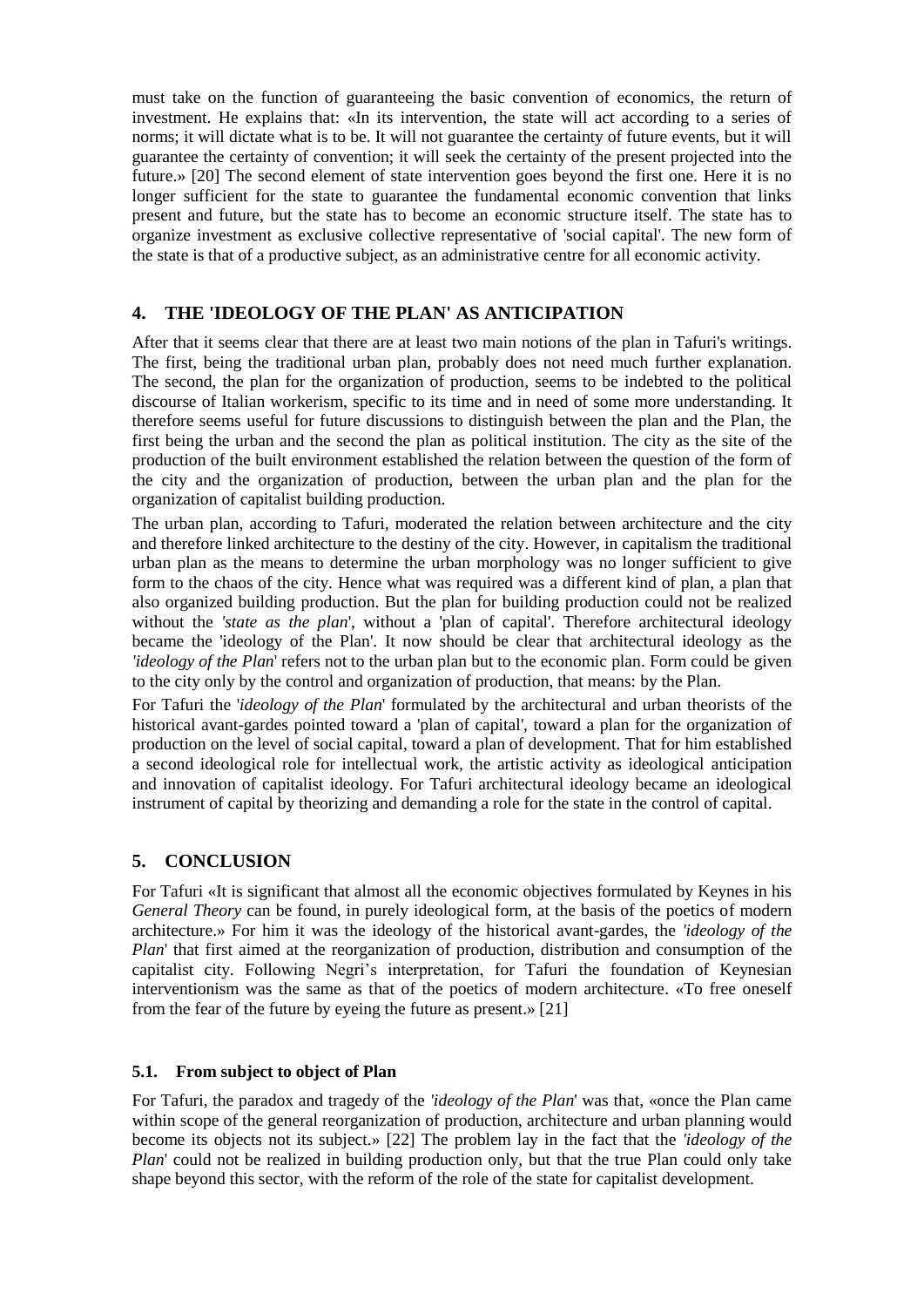For Tafuri therefore «Architecture as the *ideology of the Plan* is swept away by the *reality of the Plan* at the moment the plan came down from the utopian level and became an operant mechanism.» [23] This for him marked the beginning of the crisis of the architectural ideology of the modern movement and hence also of modern architecture.

## **5.2. The crisis of architectural ideology**

The crisis of modern architecture, according to Tafuri, is a crisis of the ideological function of architecture. He writes: «The crisis of modern architecture begins at the precise moment when its natural target – large industrial capital – makes architecture's underlying ideology its own, setting aside the superstructures. As of that moment architectural ideology has exhausted its own function.» [24] For Tafuri, following Negri's reading of the capitalist reform of the state, that moment began 1929 with the states intervention in the organization of economic development. The roles that had been claimed by the architectural avant-garde, to project the future from the present and to organize the economic cycle, were taken over by capital. The consequences for architecture according to Tafuri were clear. He did «see architecture obliged to return to *pure architecture*, to form without utopia; in the best cases, to sublime uselessness.» [25] Therefore any intellectual illusions, such as the ideology of 'counter-design', were to be critiqued. For Tafuri no 'controspazio' was possible. What was required was a 'contropiano'. The Plan, not design was the site of the political struggle in Italy at the time.

## **REFERENCES**

- [1] My thesis *The idea of the plan: from town plan to plan economy* is being written at University College London under the supervision of Prof Adrian Forty and Dr Peg Rawes. There are currently two other PhD's on the plan that I know of. Alejandra Celedon Forster's *Rhetorics of the plan: architecture and the city* at the Architectural Association and Francesco Marullo's *Typical plan: architecture of labour and the space of production* at The Berlage.
- [2] Day G. (2011) *Dialectical Passions: Negation in Postwar Art Theory*. New York: Columbia University Press, p. 117.
- [3] Tafuri M. (1973) *Progetto e Utopia: Architettura e sviluppo capitalistico*. Bari: Laterza & Figli. Tafuri M. (1976) *Architecture and Utopia: Design and Capitalist Development*, Cambridge, Mass. and London: The MIT Press. Translated from the Italian by Barbara Luigia La Penta.
- [4] Tafuri M. (1969) Per una critica del'ideologia architettonica. *Contropiano: Materiali marxisti*, Vol. 2, No. 1, pp. 31-79. Tafuri M. (1998) Toward a Critique of Architectural Ideology. In Hays K. M. (ed.) *Architecture Theory since 1968*. Cambridge, Mass. and London: The MIT Press, pp. 6-35. Translated from the Italian by Stephen Sartarelli.
- [5] Tafuri M. (1970) Lavoro intellettuale e sviluppo capitalistico. *Contropiano: Materiali marxisti*, Vol. 3, No. 2, pp. 241-281.
- [6] It is interesting to note that the first ever edition of the journal published an article by Francesco Dal Co, then a student of Tafuri, called «Notes for the Critique of the Ideology of Modern Architecture: from Weimar to Dessau». See Dal Co F. (1968) Note per la critica dell'ideollogia della architettura moderna: da Weimar a Dessau. *Contropiano: Materiali marxisti*, Vol. 1, No. 1, pp. 153-171.
- [7] Colomina B., Buckley, C. (2010) *Clip, Stamp, Fold: The Radical Architecture of Little Magazines 196X to 197X*, Bareclona: Actar, p. 106.
- [8] Day G. (2011), p. 120.
- [9] Asor Rosa A. (1995) Critique of ideology and historical practice. *Casabella*, No. 619-620, pp. 28-33.
- [10] For more detail see Aurelie P. V. (2011) Intellectual Work and Capitalist Development: Origins and Context of Manfredo Tafuri's Critique of Architectural Ideology. [online] Available at: <http://thecityasaproject.org/2011/03/pier-vittorio-aureli-manfredo-tafuri/> [Accessed at 24 January 2012]